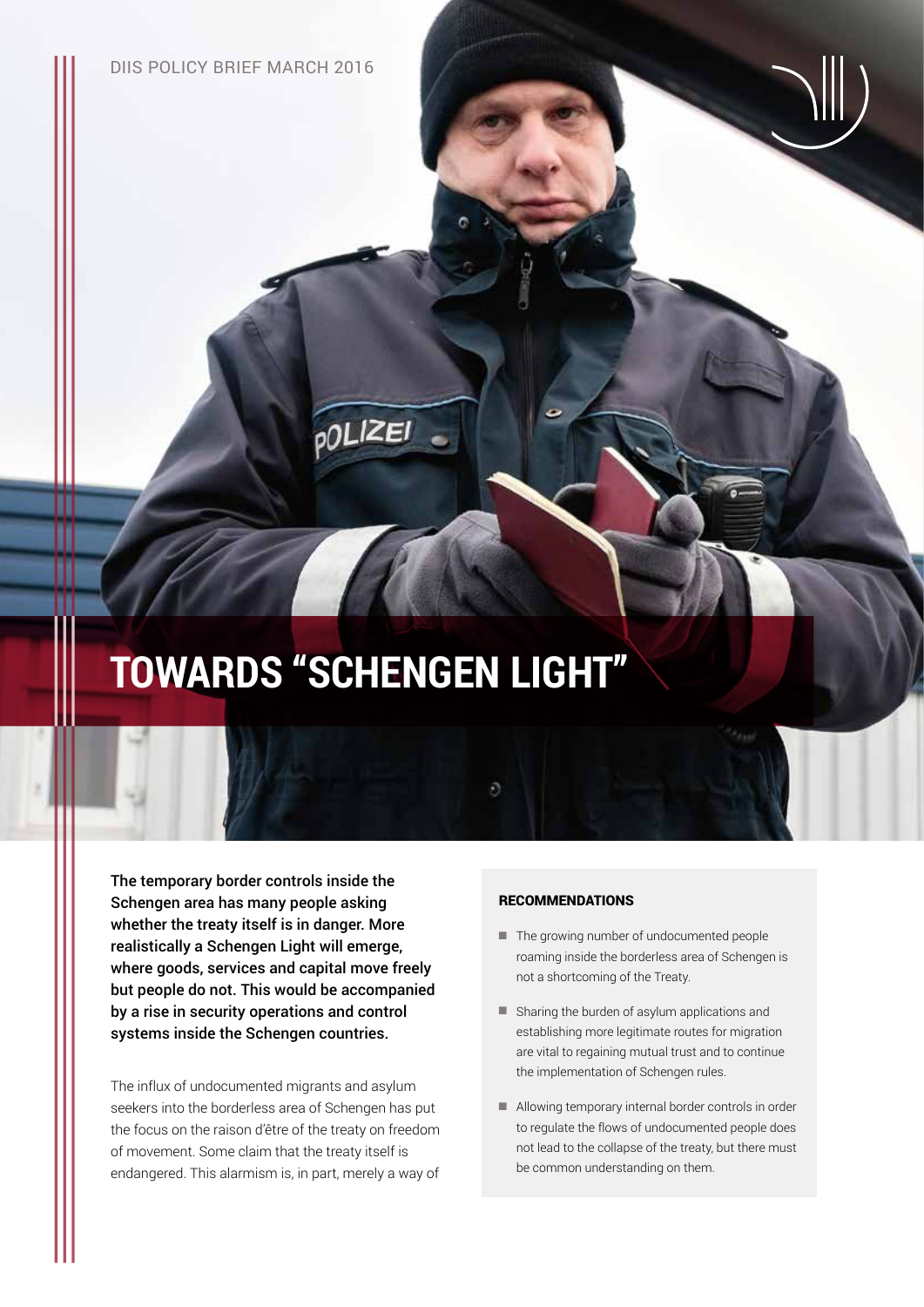One of the main causes of the high numbers of undocumented people roaming inside the Schengen area is the unsuitability of the Dublin Regulation for dealing with the current high numbers of incoming asylum seekers.

making politics. Undocumented people inside the Schengen area are considered to be a security threat, and therefore there is a need for urgent and exceptional measures. The claimed security threat is multifaceted: it includes different types of fears: from terrorism to disappearing cultural values, from material costs to the European population, to abuses of the vulnerable people (e.g. human trafficking, violations of their Human Rights) and severe shortcomings in the humanitarian conditions of people seeking to enter the Schengen area. One of the main causes of the high numbers of undocumented people roaming inside the Schengen area is the unsuitability of the Dublin Regulation for dealing with the current high numbers of incoming asylum seekers. According to the regulation, the asylum process should be started in the first EU country that the asylum seeker enters. However, this has not worked in practice. Many people have entered the Schengen area without proper processing, because the responsible institutions, namely border management and asylum registration on the main entrance routes of migrants and refugees have been overwhelmed. Once people are inside the Schengen area, they have de facto freedom of movement, whether they have entered legally or not. This means that undocumented people can seek asylum from where they please, since countries inside the Schengen area do not control the movement of persons, as agreed in the Schengen Treaty. Paradoxically, this freedom of movement is in fact endangering the whole treaty on freedom of movement. Some blame Schengen and prefer to go solo on border management when the countries on the frontline can no longer face big flows of migrants and refugees alone.

Reasons for the ever-growing numbers of both refugees and migrants seeking to enter the Schengen area are multiple: the Syrian war, climate change causing drought and famine, and in some cases even improving economic conditions in their home countries. Meanwhile the EU has not been able to

respond quickly enough to a problem that has been coming for years, and steadily, from the west outwards, some member states have started to tackle the issue by stripping down their social benefits and conditions for the asylum seekers and migrants with the aim of being the least tempting EU member state to seek a home in. This "race to the bottom" is possible only for a few member states without external Schengen borders, not for all Schengen states at the same time. It threatens the mutual trust amongst the Schengen countries and leads to destructive blame games around who is breaching the agreements and who is not. It is essential to remain aware that behind the rhetoric of securitization, there is popular desire to get rid of the treaty and bring back the old state sovereignty over borders. This desire is especially present in Eastern and Northern Europe, where opposition against sharing the burden is highest. Therefore it is not time for playing chicken, since it might end disastrously for everyone.

#### **From blame game to solutions**

The most important, but also politically difficult, measure for the EU would be to negotiate a new regulation for asylum seekers that would share the burden better between the member states. The current system is clearly not working as intended, since those countries on the external border are expected to do most of the work, whereas countries inside can benefit from their geographical position. As seen, voluntary sharing is not enough. However, this measure faces opposition, especially in Eastern and Northern Europe. This is short-sighted of them, since the flows of unregulated migration are increasingly moving towards their doorsteps.

Hand in hand with better processing of the refugees, there is a need for more routes for legal migration. At present some people try to abuse the asylum system in order to gain entrance to Europe, even though they are not persecuted or in danger. This overwhelms the system and undermines the capability to provide asylum for those really in need.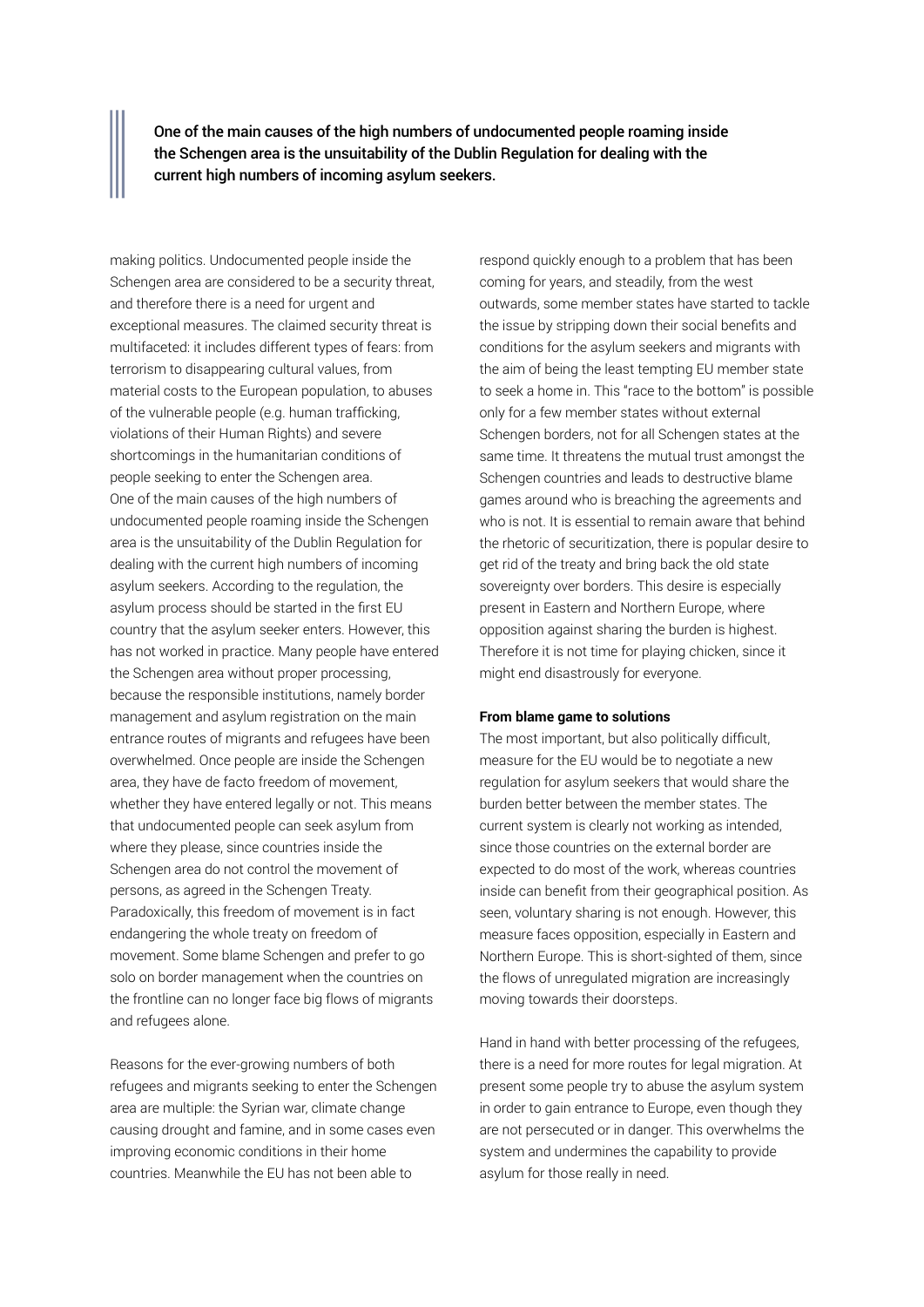The easiest solution is to enforce the external border management institutions. There is little doubt that FRONTEX will grow, and it will be better able to support national border management structures in the future. This means that the building of "Fortress Europe" will continue. This has been the tendency for decades, and the current challenges merely speed the process up. Walls have already been built long ago along Spanish borders to Morocco, and in the near future more walls will rise along the Eastern borders.

Meanwhile, as the "fortress" is being built, some temporary controls on the internal borders might be necessary to ease up political pressure in certain member states and avoid rupture inside the Schengen area. This means that migration flows and undocumented people could be justified as an "exceptional circumstance" for establishing temporary border controls. The downside of this political decision is that it leads into a "lighter" version of Schengen, where goods, services and capital move freely as before, but not persons.

Another measure is to locate undocumented individuals already inside the Schengen area. This is a task for national police forces, but other state officials can be involved. This is important in order to return to easy border crossing for the millions of travellers with full rights.

A third measure already taking place is regulation of long distance travel by public transport; in other words people need proper documentation to buy bus and train tickets.

For the future implementation of Schengen rules it is important to pay attention to the negative impact of harsh austerity measures on institutional capabilities. Justice systems, law enforcement forces and border control have suffered from cutbacks in many countries on the frontline of the migrant flows, for example in Greece. This has led to prolonged processing times of the asylum applications, shortcomings in fair and just treatment of people, and a loss of the sense of security among the local

### **SURVEILLANCE**



Source: FRONTEX, FRAN Quarterly, Quarter 3 • July–September 2015